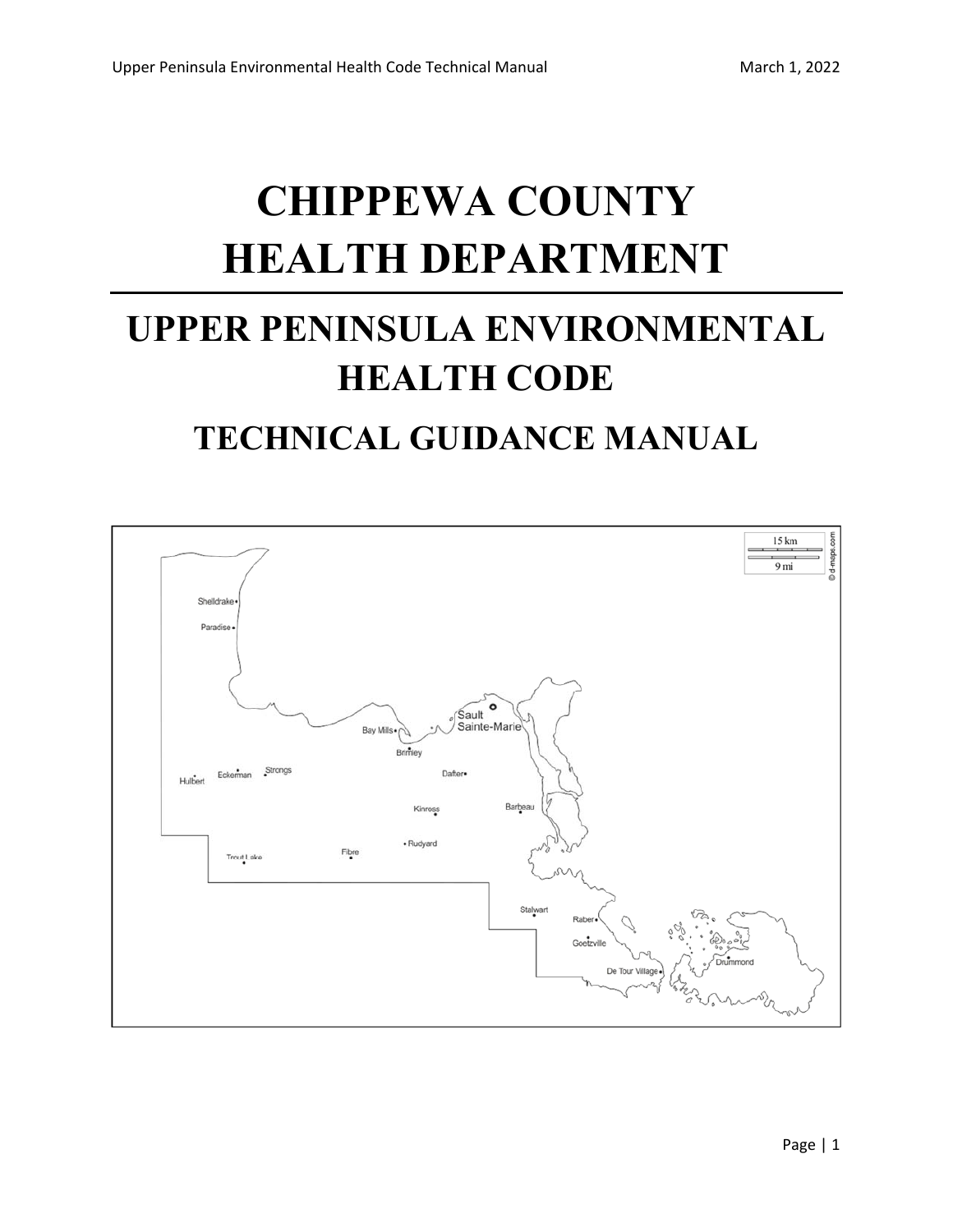## **TABLE OF CONTENTS**

## PAGE

| <b>INTRODUCTION</b>                                                                                                                    | 3                    |
|----------------------------------------------------------------------------------------------------------------------------------------|----------------------|
| <b>DEFINITIONS</b>                                                                                                                     | 3                    |
| <b>SEWAGE SYSTEM INSTALLER LICENSING PROCEDURES</b>                                                                                    | 3                    |
| <b>TEST HOLES</b>                                                                                                                      | $\overline{4}$       |
| <b>SEWAGE SYSTEM ABANDONMENT</b>                                                                                                       | 4                    |
| <b>AGGREGATE/FILTER MATERIAL</b>                                                                                                       | 5                    |
| <b>SEPTIC TANKS</b>                                                                                                                    | 5                    |
| <b>PUMPS AND PUMP TANKS</b>                                                                                                            | 6                    |
| <b>EFFLUENT FILTERS</b>                                                                                                                | 7                    |
| SEPTIC AND PUMP TANK INSPECTION PORTS, RISERS, LIDS, SAFETY DEVICES                                                                    | $\overline{7}$       |
| <b>ALTERNATIVE OSTDS</b>                                                                                                               |                      |
| <b>CHAMBERS AND EZFLOW</b><br><b>PUMP AND HAUL</b><br><b>VAULT PRIVY AND OUTHOUSE BUILDING</b>                                         | 8<br>8<br>9          |
| <b>ELEVATED MOUND</b><br><b>PRESSURE DOSED MOUND</b><br><b>ADVANCED TREATMENT UNITS</b><br><b>WASTEWATER TREATMENT PONDS (LAGOONS)</b> | 10<br>11<br>12<br>13 |
| <b>EVALUATION OF EXISTING OSTDS</b>                                                                                                    | 16                   |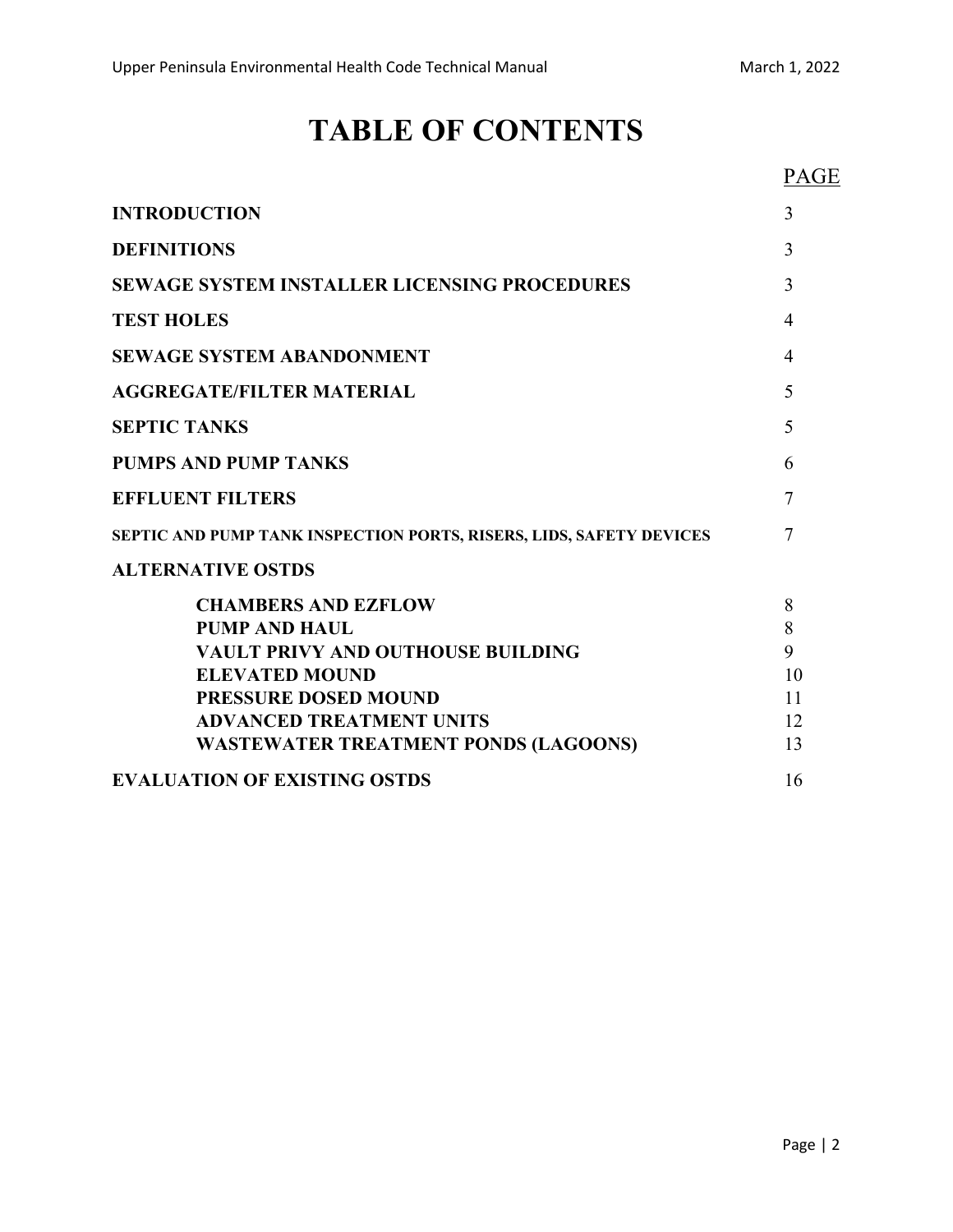## **INTRODUCTION**

The Upper Peninsula Environmental Health Code was adopted to promote public health, safety, and welfare of the people of the Upper Peninsula of Michigan. Within the Code are the specifications for construction of sewage and water supply systems. Due to the dynamic and complex nature of on-site sewage and water systems governed by the Code, an on-going technical guidance document is necessary. This Technical Guidance Manual has been prepared to provide guidelines, specifications, and standard practices used to implement the Code.

### **DEFINITIONS**

| Department-            | The Chippewa County Health Department.                                                                                                                                                                                                                                                                                                                                                                                                                                                                                |
|------------------------|-----------------------------------------------------------------------------------------------------------------------------------------------------------------------------------------------------------------------------------------------------------------------------------------------------------------------------------------------------------------------------------------------------------------------------------------------------------------------------------------------------------------------|
| <b>Health Officer-</b> | The administrative officer appointed by the local governing board who is<br>responsible for the operations of the Department and the administration<br>and enforcement of Michigan's Public Health Code, Act 368, P.A. 1978 as<br>amended (Mich. Comp. Laws Ch. 333) and associated statutes within the<br>legal jurisdiction of the Department. Health Officer also includes any<br>employee or designee of the Department acting under the direction of the<br>Health Officer during their normal course of duties. |
| <b>OSTDS-</b>          | An On-Site Treatment and Disposal System having the primary design<br>that incorporates a septic tank and an absorption system, or a privy.                                                                                                                                                                                                                                                                                                                                                                           |
| <b>The Code-</b>       | The Chippewa County Upper Peninsula Environmental Health Code,<br>effective January 1, 2021.                                                                                                                                                                                                                                                                                                                                                                                                                          |

## **SEWAGE SYSTEM INSTALLER LICENSING PROCEDURES**

- 1. Applicants will fill out the proper application for licensing and pay the appropriate fee.
- 2. First time and previously licensed but expired applicants shall complete a written exam provided by an Environmental Health representative of the Department.
- 3. Upon satisfactory completion of the exam, the results will be reviewed and incorrect answers discussed with the applicant.
- 4. A minimum score of 80% correct answers is required for licensure.
- 5. Licenses are valid for three years, from April 1 of 2019, until March 31, 2022. The threeyear cycle continues, beginning April 1 of 2022 until March 31, 2024, continuing for each successive three-year licensing period.
- 6. A septic system installer license will be provided to the successful applicant.
- 7. Additional testing could be required of all licensed installers as requested by the Department.
- 8. A list of all licensed installers will be kept by the Department.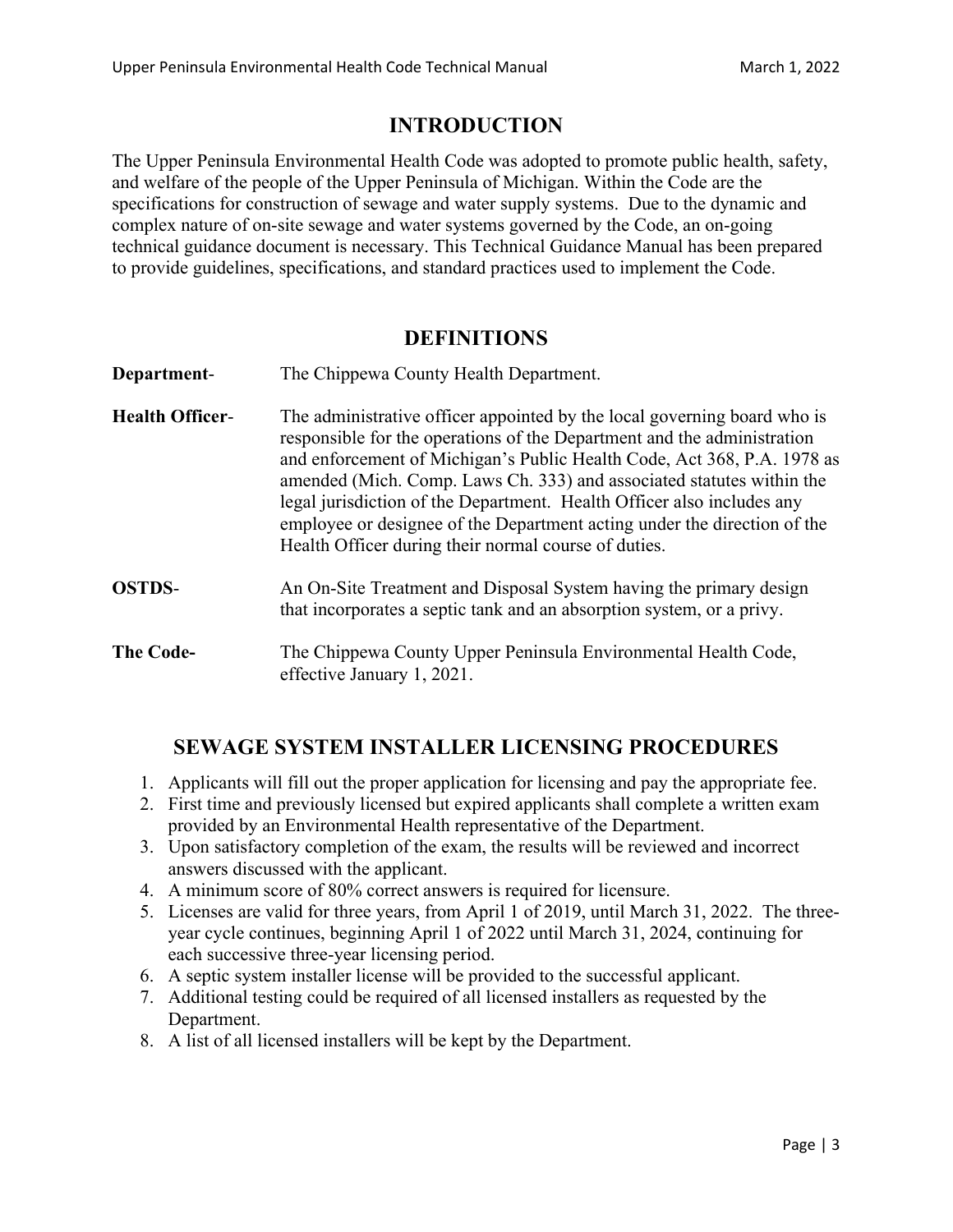## **TEST HOLES**

Purpose: A test hole is required to be provided by the property owner for the initial evaluation to allow for Environmental Health staff to conduct a thorough and logical assessment of native soils in the location of the proposed on-site treatment and disposal system. Usually, the test hole is dug by a machine-driven excavator.

- 1. The following are guidelines as to what is expected by the property owner and acceptable for alternatives to machine driven excavations:
	- a. A test hole must be a minimum of 6 feet in depth with surface dimensions of two feet by four feet  $(2' \times 4')$ .
	- b. The test hole may be hand dug.
	- c. If the test hole is excavated prior to Environmental Health staff arriving on site, it must be covered to prevent an on-site safety hazard.

For some remote sites where it is difficult to maneuver excavators in the area, Environmental Health staff may conduct manual auger digging. This will be done on a case-by-case basis, and only upon prior approval by the Department.

## **SEWAGE SYSTEM ABANDONMENT**

#### **Septic Tank Abandonment**

Abandonment shall not proceed until the septic tank is pumped and the contents properly disposed of by a licensed septage waste hauler. Alternative methods of septage and tank disposal may be approved in writing by the Health Officer. Proper abandonment of a septic tank shall consist of one of the following methods:

- 1. Collapse tank and fill area when feasible, otherwise completely fill it with material approved by the Department. Provide compaction during the filling process to eliminate the potential to develop a sinkhole or any other safety hazard.
- 2. Remove and haul the tank to a licensed Type II landfill. Containment of the components is required, with particular attention paid to over-the-roadway hauling, so as to avoid exposing the public to a health hazard.
- 3. A property owner may choose to bury the abandoned septic tank on their own premises, or the premises of another with that owner's permission. All components of the system shall be buried in a manner that does not create an environmental health hazard. All isolation distances for the buried components must meet the minimum requirements for isolation distances for absorption systems as detailed in the Upper Peninsula Environmental Health Code, Table 3-14.2 A.

#### **Absorption System (Drainfield) Abandonment**

When it is practical to do so, the absorption system should be left in place. When the area is needed for other purposes, the absorption system may be removed. The disposal method to be used shall be one of the following: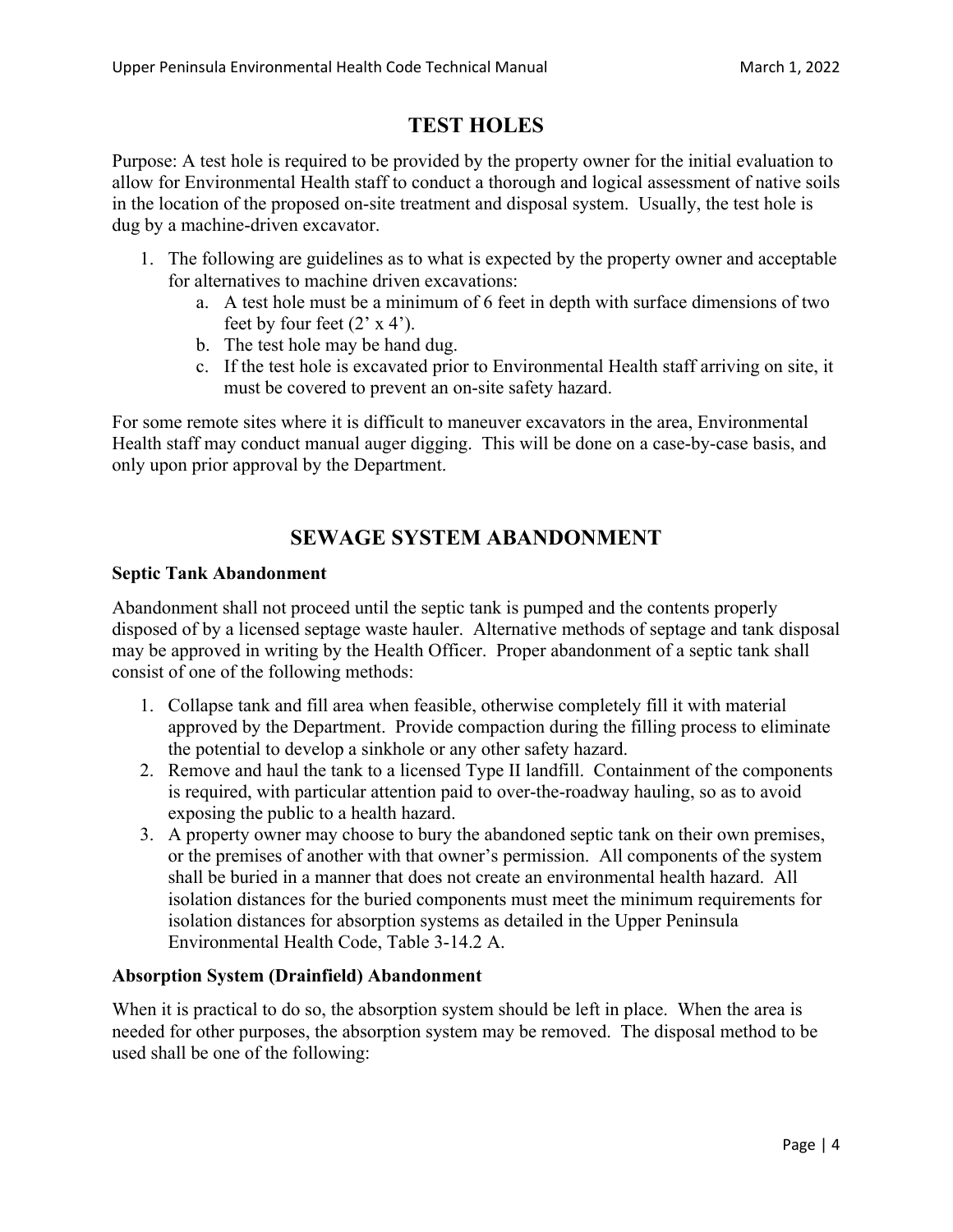- 1. Remove and haul the contaminated material to a licensed Type II landfill. Containment of the contaminated material is required, with particular attention paid to over-theroadway hauling, so as to avoid exposing the public to a health hazard.
- 2. A property owner may choose to bury the abandoned absorption system on their own premises, or the premises of another with that owner's permission. All components of the system shall be buried in a manner that does not create an environmental health hazard. All isolation distances for the buried components must meet the minimum requirements for isolation distances for absorption systems as detailed in the Upper Peninsula Environmental Health Code, Table 3-14.2 A.

## **AGGREGATE/FILTER MATERIAL**

- 1. Aggregate shall be washed stone or other material approved by the Health Officer that complies with all of the following specifications:
	- a. One hundred percent  $(100\%)$  passing through a two and one-half inch  $(2\frac{1}{2})$ sieve.
	- b. No material shall pass a three-eighths inch (3/8") sieve except for fines. Fines are material that will pass through a number two hundred (200) sieve.
	- c. The total fines content passing through a number two hundred (200) sieve, as determined by a loss by wash method, shall not exceed one-half percent (0.5%).
- 2. Stone aggregate may be field evaluated for hardness acceptability (greater than 3 on Mohs hardness scale) by determining whether it can scratch a copper penny without leaving any rock residue.
- 3. Aggregate shall be transported, stockpiled, and/or otherwise manipulated in a manner which will not contaminate it with fines exceeding one-half percent (0.5%) loss by wash method.
- 4. Slag, chipped rubber, synthetics, concrete pavement, and other alternative aggregate may be approved in writing by the Health Officer.
- 5. Glass shall not be approved as an aggregate.
- 6. Filter fabric is required on all septic field types. Hay and straw are also approved. Other materials may be approved by the Health Officer.

## **SEPTIC TANKS**

- 1. All septic tanks shall be constructed of concrete unless otherwise approved. Plastic septic tanks should not be permitted in clay or high-water table sites.
- 2. In order to provide technical guidance to meet this standard, the following specifications have been established:
	- a. Pre-cast concrete tanks shall have a minimum wall, compartment, and bottom thickness of two-and-one-half inches (2 ½") and shall be adequately reinforced. The top shall be at least four inches (4") thick and able to withstand the load for which it was intended.
	- b. When a concrete block tank is permitted by the Health Officer, it shall be constructed of concrete block with a minimum thickness of eight inches (8"), laid on a four-inch (4") minimum poured concrete foundation. All block joints shall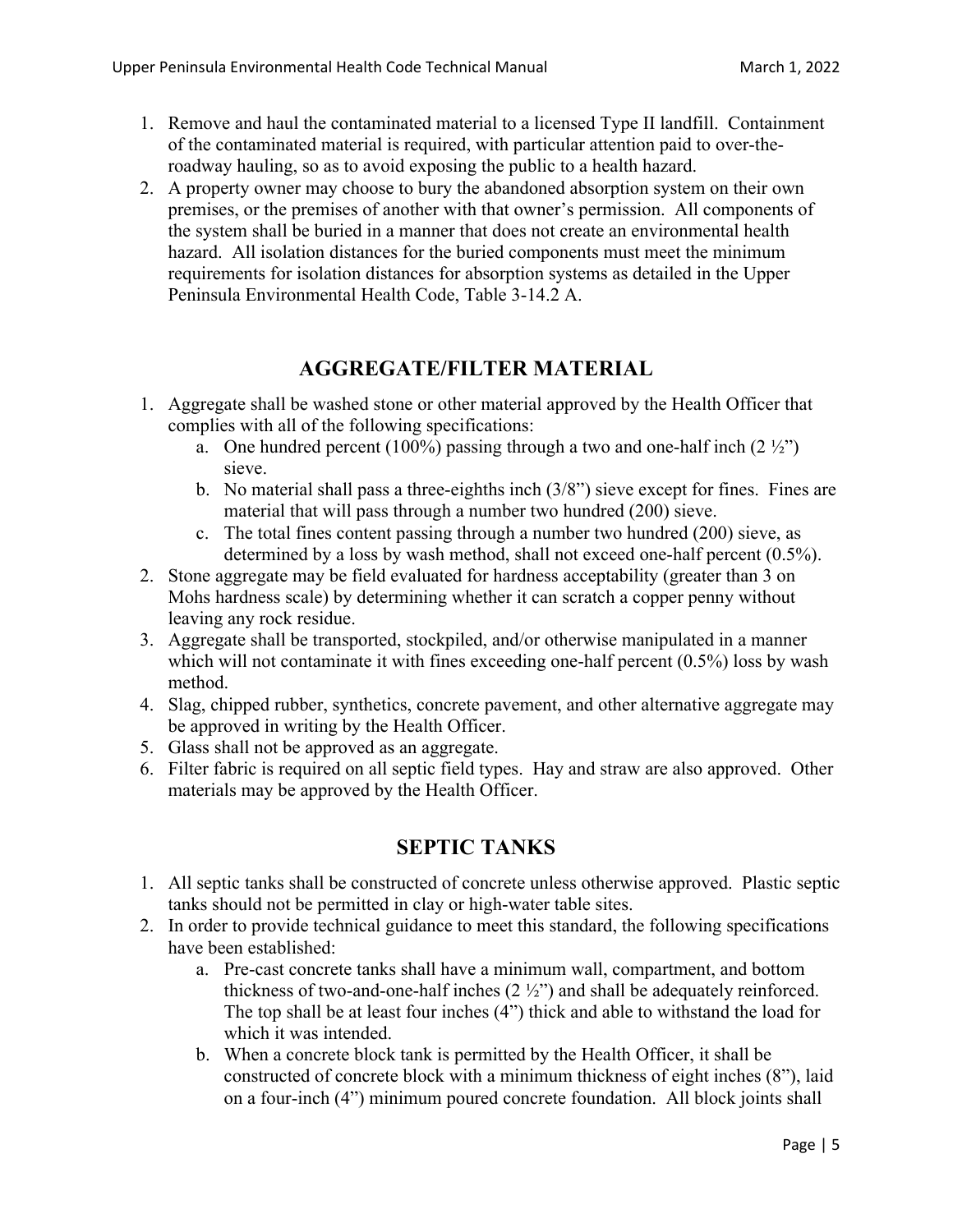be adequately mortared. All block holes or cells shall be filled with mortar or concrete. The tank shall be made watertight by application of a waterproof sealant.

- c. A cast-in-place concrete tank shall be approved by the Health Officer prior to construction and comply with all specification listed in part a.
- 3. The liquid capacity of all prefabricated septic tanks shall be permanently marked on the uppermost tank surface.
- 4. Manufacturers shall demonstrate, upon request of the Health Officer, that the septic tanks that they manufacture are watertight.
- 5. Multiple compartment tanks shall comply with the following:
	- a. As measured from the invert elevation of the outlet, the first compartment shall have at least two-thirds (2/3) of the total required liquid capacity.



## **PUMPS AND PUMP TANKS**

- 1. All materials shall be durable, corrosion resistant, and designed for their intended use.
- 2. The Licensing and Regulatory Affairs of Michigan (LARA) Electrical Division, should approve all electrical components.
- 3. Electrical components must be installed under electrical permit.
- 4. The pipe from the septic tank to the pump tank must be four-inch (4") diameter schedule 40 PVC.
- 5. The pump tank shall be at least 200-gallon capacity and intended to be used in sewage applications, or otherwise be approved by the Department.
- 6. The pump tank shall be concrete unless otherwise approved by the Department.
- 7. The pump must be an effluent or grinder pump as required in the permit, and intended for pumping sewage.
- 8. Commercial pumps and alarms must be wired by a licensed electrician. Residential electrical work may be done by the homeowner.
- 9. A minimum of a visual alarm is required to be installed in a conspicuous location. Both an audio and visual alarm are recommended.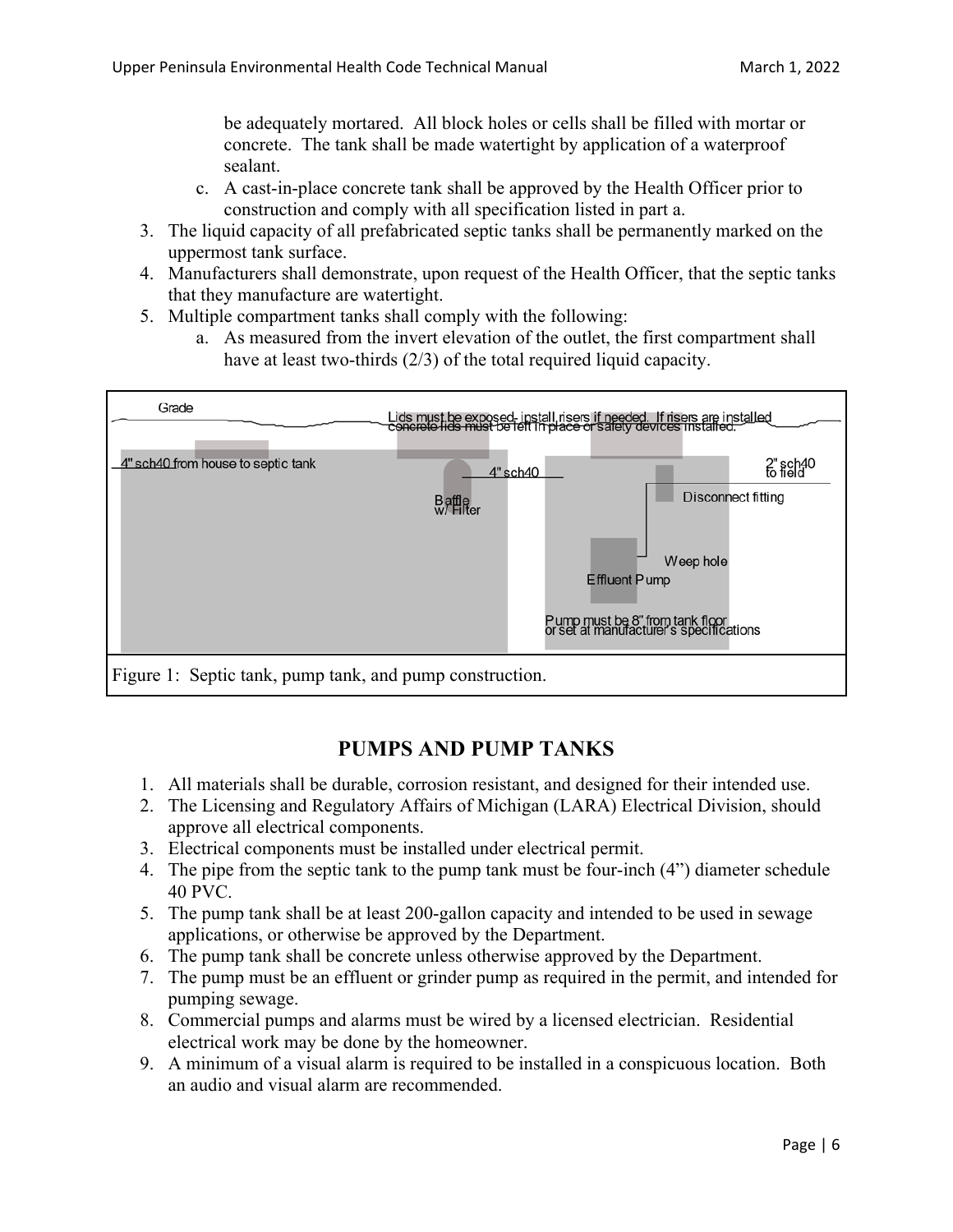- 10. The effluent line leaving the pump tank must be one-and-one-half inch  $(1 \frac{1}{2})$  to twoinch (2") schedule 40 PVC or one-and-one-quarter inch  $(1 \frac{1}{4})$  to 2-inch (2") black plastic water line.
- 11. An accessible pump disconnect fitting is required.
- 12. A weep hole is required.

## **EFFLUENT FILTERS**

- 1. An effluent filter is required in all new and/or replacement septic system installations. This will at times require effluent filters to be retrofitted to existing tanks.
- 2. The filter shall be installed and used in accordance with the manufacturer's recommendations.
- 3. An effluent filter shall meet the following specifications:
	- a. Be constructed of durable and corrosion-resistant materials.
	- b. Be designed to prevent the escape of suspended solids during normal operation or malfunction.
	- c. Retain all particles greater than one-eighth inch (1/8") in size.
	- d. Be designed to accommodate the effluent discharge, in gallons per day, for the system it serves.

## **SEPTIC AND PUMP TANK INSPECTION PORTS, RISERS, LIDS, SAFETY DEVICES**

#### **Inspection Ports**

Septic tanks and pump tanks shall contain at least one port, of at least 15 inches in diameter, to serve as an access point for baffle and effluent filter maintenance, access to the pump, and to allow for easy access for pumping the tank.

#### **Risers and Lids**

When a new or replacement on-site sewage treatment and disposal system permit is issued, it shall be required to install a riser on the outlet tank inspection port for both existing and new septic tanks. A riser is not needed if the lid of the tank is at grade.

The construction of the riser and lid for all septic tank and pump tank installations shall meet the following minimum requirements:

- 1. The riser and lid shall be corrosion-resistant, durable, and of watertight construction.
- 2. There must be a watertight connection between the riser and the tank.
- 3. The lid shall be installed to grade.
- 4. The lid shall have acceptable protection to prevent unauthorized access, such as a twist lock or other device requiring a tool for removal, a weight of 60 pounds, or a similar tamper resistant, childproof-type device approved by the Department.
- 5. If screws are used to secure the lid, stainless steel screws are required.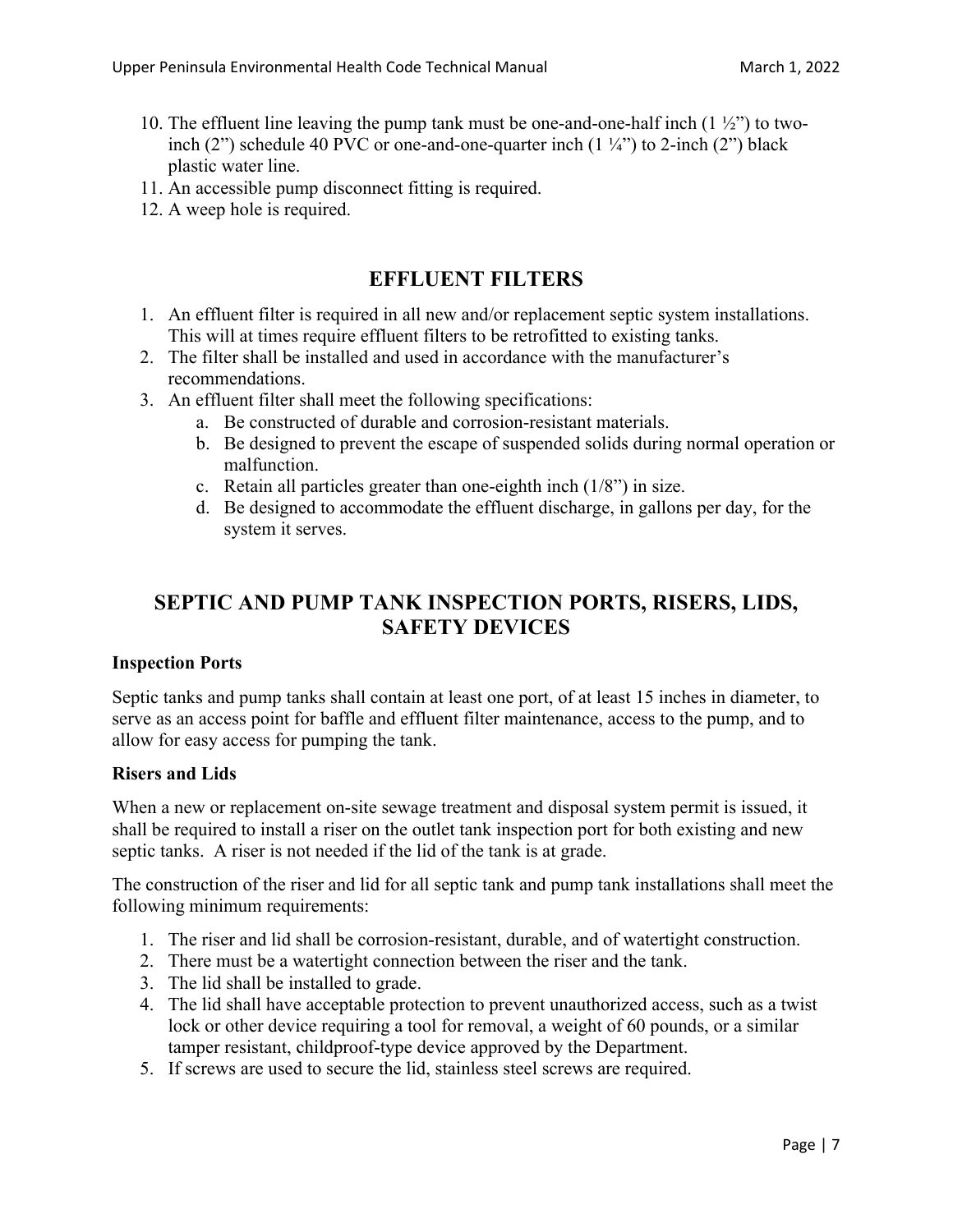6. The riser and cover shall be NSF standard 5 approved or equivalent and shall be approved under the authority of the Health Officer prior to permitting and installation.

#### **Safety Devices**

- 1. If a septic tank's original concrete lid cannot be left in place, a secondary safety device shall be installed to preclude accidental tank entry.
- 2. A safety device shall be installed in a pump tank, if a hazard can occur.

## **ALTERNATIVE OSTDS**

#### **Chamber and EZFlow® Systems**

- 1. Chamber and EZflow® systems may be permitted by the Department in conventional OSTDS applications only.
- 2. The Department must size these systems according to the manufacturer's specifications for the make and model of chamber or system proposed.
- 3. For chambers, provide a minimum of 12 inches of sand between rows in absorption beds.
- 4. For a trenched system, chambers and EZflow® bundles must be installed six feet (6') apart on center, with a minimum of three feet (3') of undisturbed soil between trenches.
- 5. Chambers and EZflow® bundles must be covered with filter fabric.
- 6. Cover chambers and EZflow® bundles with 12 to 24 inches of approved cover.
- 7. Runs should not be more than 50 feet long.

#### **Pump and Haul**

See section 3-10, D, 1-5, of the Code for situations in which pump and haul may be permitted.

- 1. Shall be a septic tank or tanks sized with consideration of estimated daily flow.
- 2. All septic tanks shall be at least 1,000 gallons.
- 3. All pipe going to the first tank and in between tanks shall be four-inch (4") diameter schedule 40 PVC.
- 4. Each tank will be equipped with at least a visual high-level alarm. Audio and visual alarms are recommended.
- 5. Each septic tank must have at least one port with access above grade. Risers are required if the lid of the tank is not installed at grade.
- 6. Lids must remain secured at all times except for when the tanks are being pumped.
- 7. The tanks must be located to allow for easy pumping access.
- 8. The tanks must meet all isolation distances of the Code.
- 9. Consider placing the tanks in a position that could be incorporated in a future OSTDS.
- 10. If the pump and haul system serves a building connected to a water supply, a device must be installed that will turn off the water to the building when the tank's high-water alarm is activated.
- 11. The tanks may only be pumped by a Michigan Licensed Septage Waste Hauler.
- 12. The Department may require written documentation showing pumping frequency.
- 13. The Department shall require a maintenance agreement that allows for inspection at any time.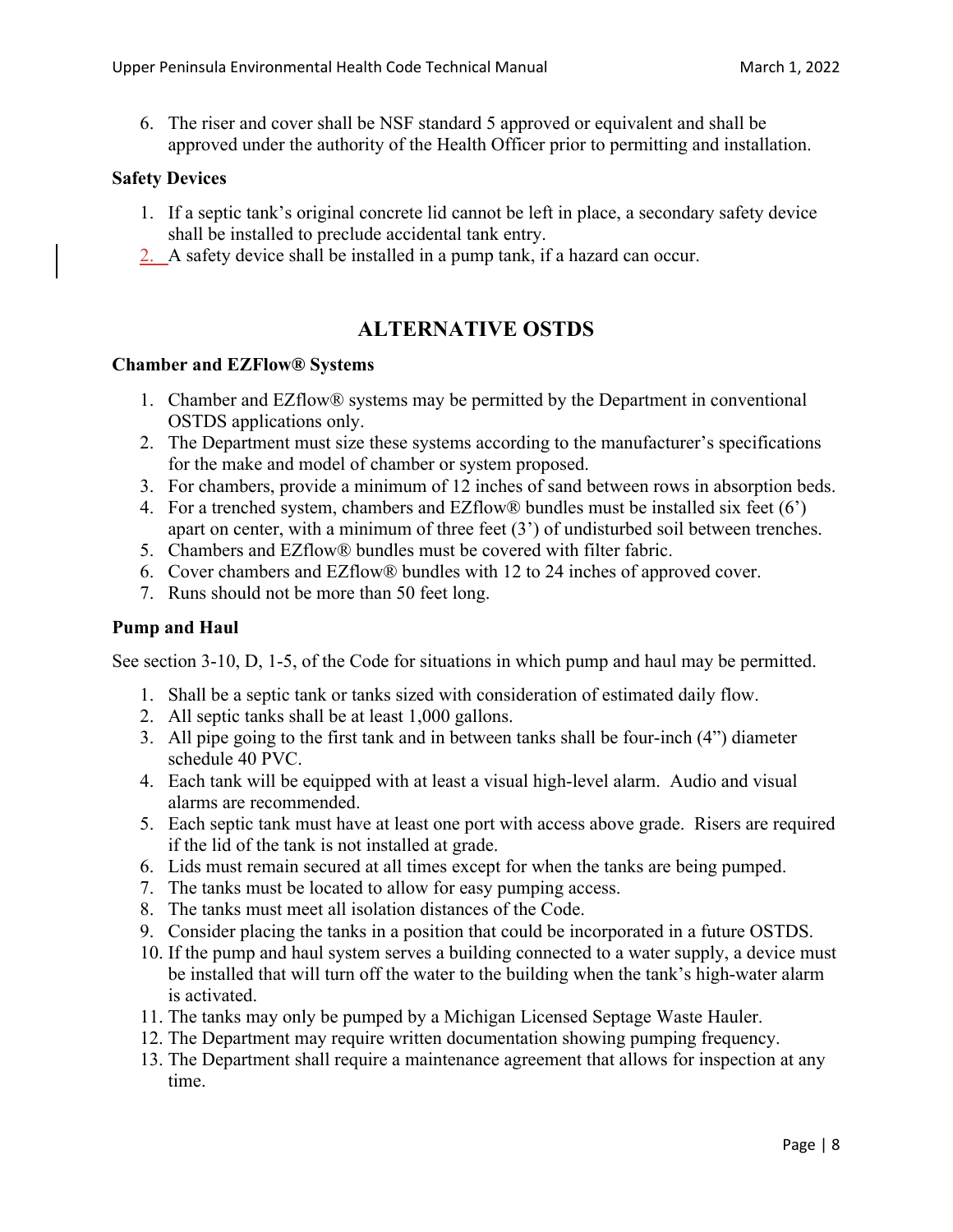#### **Vault Privy and Outhouse Buildings**

- 1. A concrete septic tank shall be used on clay sites and sites where the seasonal high-water table is within three feet (3') of natural grade as determined by evaluation of a test hole.
- 2. A vault privy will utilize at least a 1,000-gallon septic tank.
- 3. The septic tank should be installed in a location that would allow it to be incorporated into a future OSTDS.
- 4. The septic tank should be installed in a location that allows easy access for pumping.
- 5. Tank lids must be secured at all times except for when the tank is being pumped.
- 6. A suggested building design for the privy is given in the diagram below.
- 7. Grade area next to the privy in order to direct surface water away from privy.
- 8. High nitrogen fertilizer or commercial chemical preparation can be used to control odors.

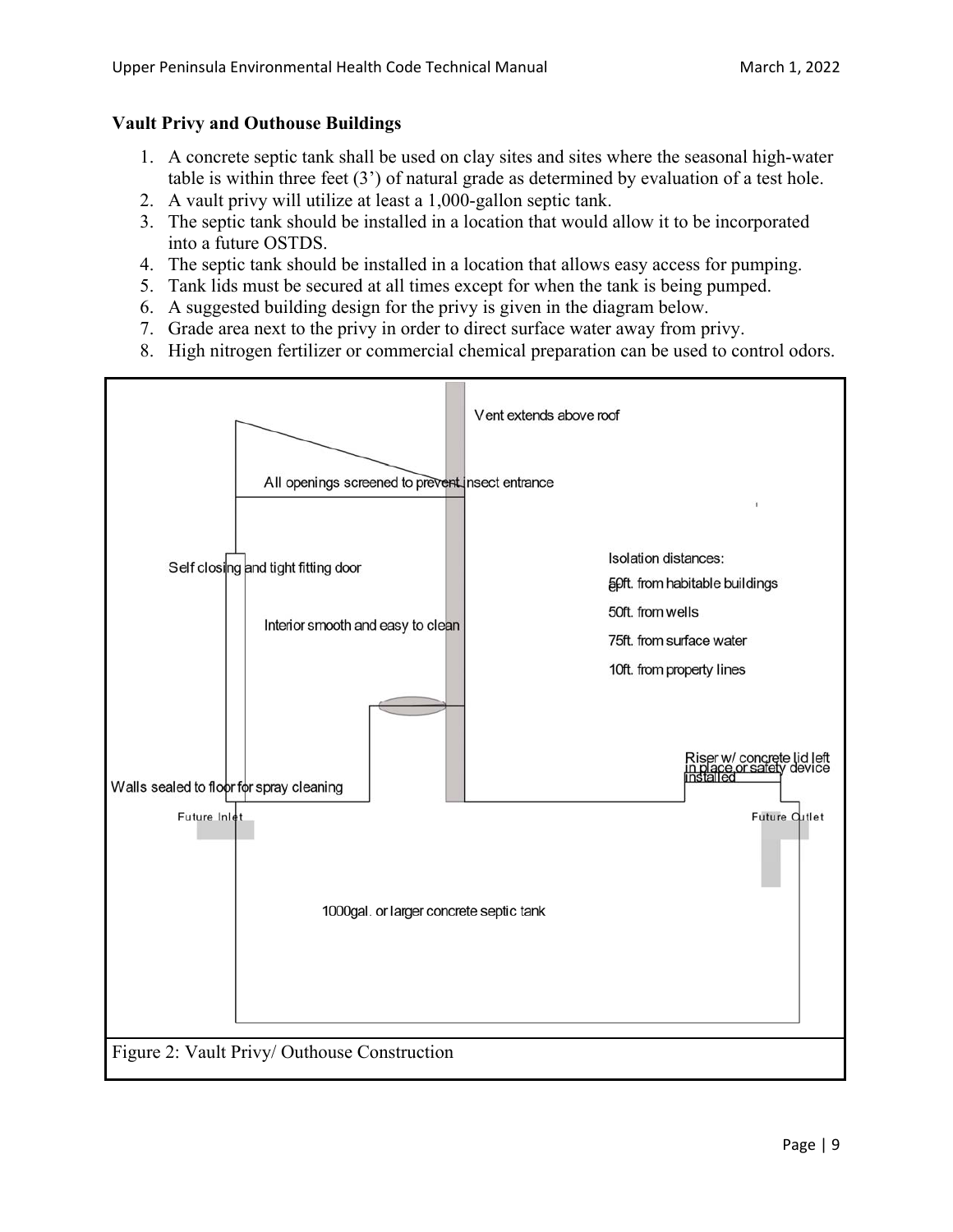#### **Elevated Mound**

- 1. Effective Soil Depth:
	- a. Level ground: A minimum of three feet  $(3')$  of soil shall be maintained between the bottom of the absorption system and the limiting zones when sewage effluent is untreated.
	- b. Sloping ground: For untreated effluent, the effective soil depth is three feet  $(3')$ .
- 2. Limiting zones include:
	- a. Excessively permeable zones: fractured bedrock, coarse sand, gravel.
	- b. Seasonal high-water table.
	- c. Clay and clay loam.
- 3. Fill requirements include:
	- a. The texture of the fill material shall be medium sand.
	- b. Fill shall be free of debris, stones, frozen clods, or ice.
	- c. The material shall be compacted to avoid settling (or allowed to settle through one fall-winter-spring time period).
	- d. Other soil textures other than medium sand will be considered, but must be approved by the Department before installation.
- 4. The minimum absorption area, in square feet of bottom area, is 300 square feet per bedroom.
- 5. Pipe and stone raised mound systems require filter fabric, straw, or hay cover.
- 6. The estimated minimum drain field stone requirements are:

| Bed Area $(ft^2)$ | <b>Cubic Yards</b> | <b>Tons</b> |
|-------------------|--------------------|-------------|
| 400               | 17                 | 23          |
| 500               | 21                 | 29          |
| 600               | 24                 | 33          |
| 700               | 27                 | 38          |
| 750               | 30                 | 41          |
| 800               | 32                 | 44          |
| 900               | 35                 | 48          |
| 1000              | 39                 | 54          |
| 1200              | 46                 | 64          |
| 1400              | 54                 | 75          |
| 1500              | 58                 | 80          |
| 1600              | 61                 | 85          |
| 1800              | 69                 | 96          |
| 2000              | 76                 | 106         |

- 7. In systems where the absorption field is located above the natural ground surface, a berm of soil shall be added around the perimeter of the absorption system such that the edges of the level berm are:
	- a. Ten feet (10') beyond the nearest sidewall of the absorption system for all mound systems installed on clay sites.
	- b. Four feet (4') beyond the nearest sidewall of the absorption system for all mound systems installed on any sites other than clay, where the base of the stone in the absorption system will be a full 36 inches above existing natural grade.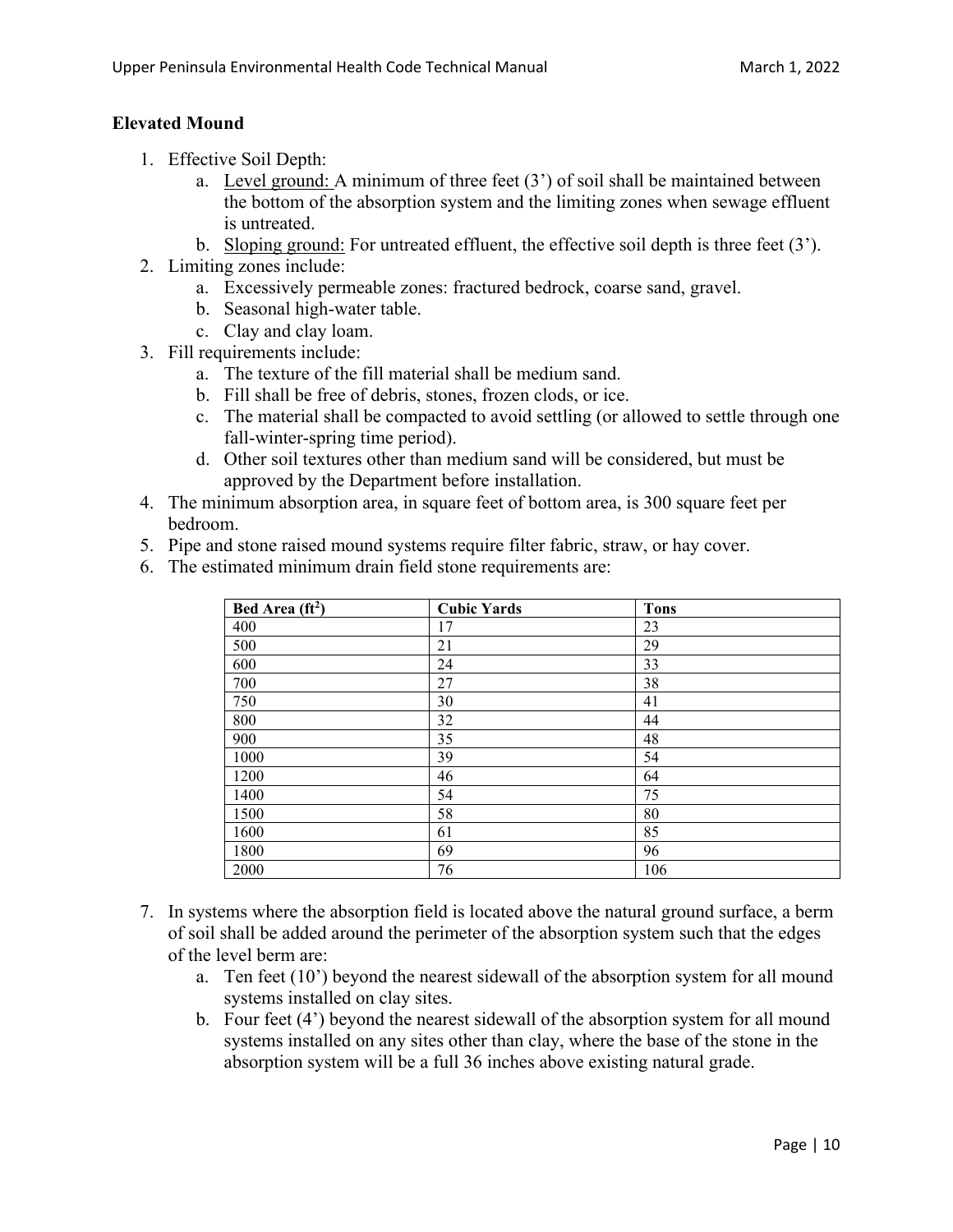- c. Two feet (2') beyond the nearest sidewall of the absorption system for all mound system installed on any sites other than clay, where the base of the stone in the absorption system is less than 36 inches above existing natural grade.
- 8. Beyond the level berm, soil shall be evenly graded from the top of the berm to the natural soil surface with a slope of 3:1 (three horizontal to one vertical).
- 9. The disposal field area shall be covered with sufficient suitable soil to maintain vegetation growth and be seeded/mulched upon completion.
- 10. Chambers of any kind are not permitted in an elevated mound system due to a higher risk of failure.



#### **Pressure Dosed Mound**

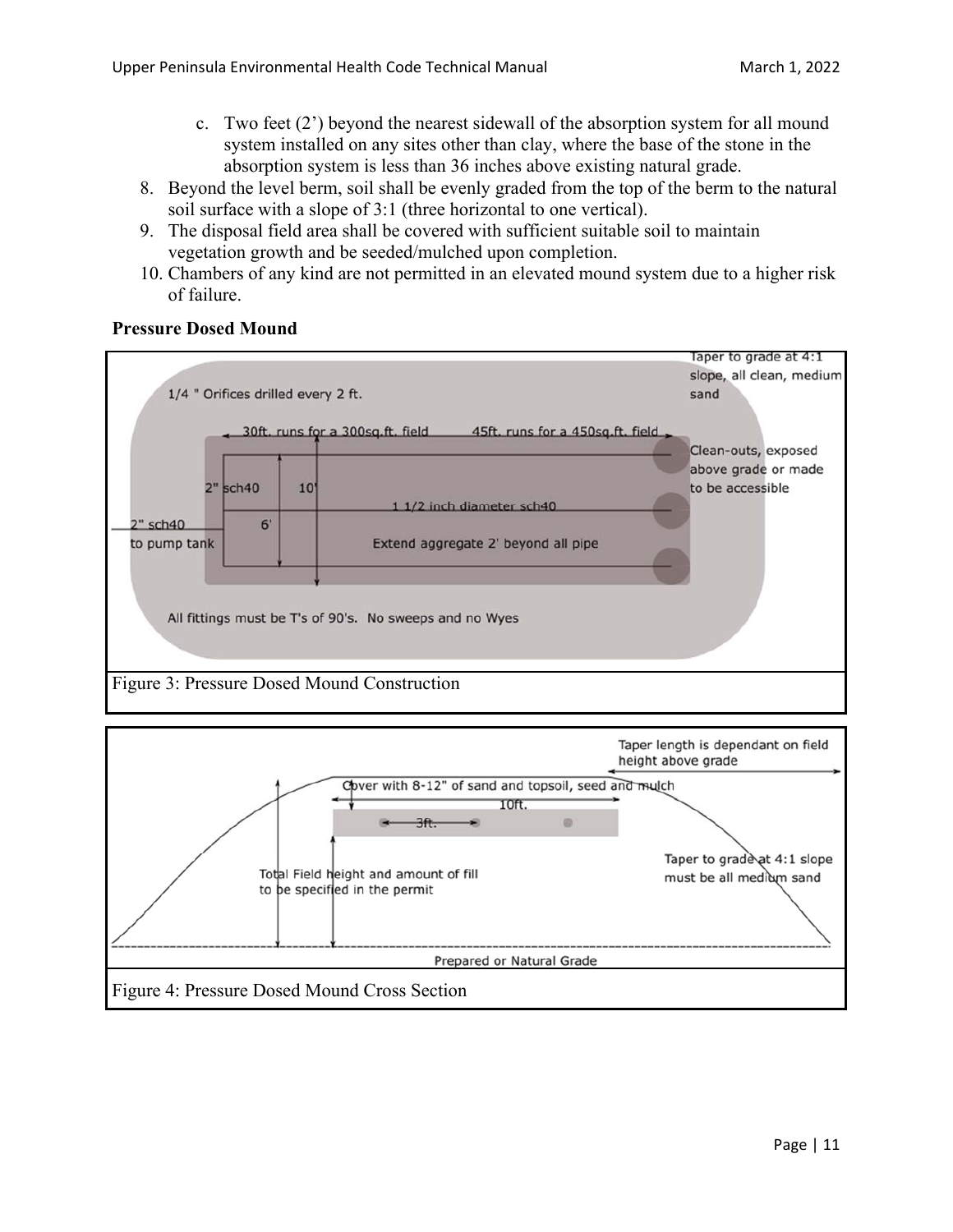#### **Advanced Treatment Units**

Advanced treatment units (ATUs) provide additional effluent treatment, typically between a septic tank and the drainfield, reducing suspended solids, oxygen demand, nutrients, and pathogens. ATUs are often installed as a way to decrease drainfield size and/or amount of fill above a restricting layer or seasonal high-water table.

#### Conditions for Approval

- 1. Provide a scaled site plan detailing the proposed work. Include the following:
	- a. Locations of: property lines, all structures, driveways, and roads, applicant's water supply well, applicant's sewer line, septic tank, treatment tank, effluent disposal mechanism, adjacent property wells and sewage disposal/treatment systems within 50 feet of applicant's property line, surface water, wetlands.
	- b. Soil profile/conditions: soil type and depth above limiting layer.
- 2. A Michigan registered sanitarian, a professional engineer specializing in environmental or sanitary wastewater treatment, or a registered sewage system installer shall provide the design.
- 3. Manufactured mechanical treatment devices shall be NSF approved, and all materials shall be durable, corrosion resistant, and designed for their intended use.
- 4. Maintenance Contracts
	- a. The property owner shall maintain a maintenance contract with the manufacturer, distributor, or installer of an extended aeration or other advanced sewage treatment system.
	- b. A copy of the maintenance contract shall be submitted to the Department.
	- c. The contract will give the Department permission to conduct maintenance and operation inspections.
- 5. An affidavit/attachment to the deed shall be filed with the County Clerk indicating the property contains an extended aeration sewage treatment system and the property limitation imposed by such a system. The property owner is responsible for filing and paying any associated fees. The property owner shall provide evidence that such affidavit/attachment has been filed before the Department issues the construction permit.

#### Inspections and Maintenance

- 1. An annual inspection will verify that the following are satisfactory:
	- a. Alarm panel.
	- b. Effluent clear and odorless.
	- c. Scum layer.
	- d. Aerator and filters.
	- e. Water levels.
	- f. Bolts and physical parts.
	- g. Sludge level in ATU.
	- h. Disposal field for breakouts or soft spots.
	- i. Additional inspection as needed.
- 2. If any part above is not satisfactory, corrections will be made including the following as needed:
	- a. Repair of alarm panel, circuit breaker, and alarm light.
	- b. Correction of scum layer problem.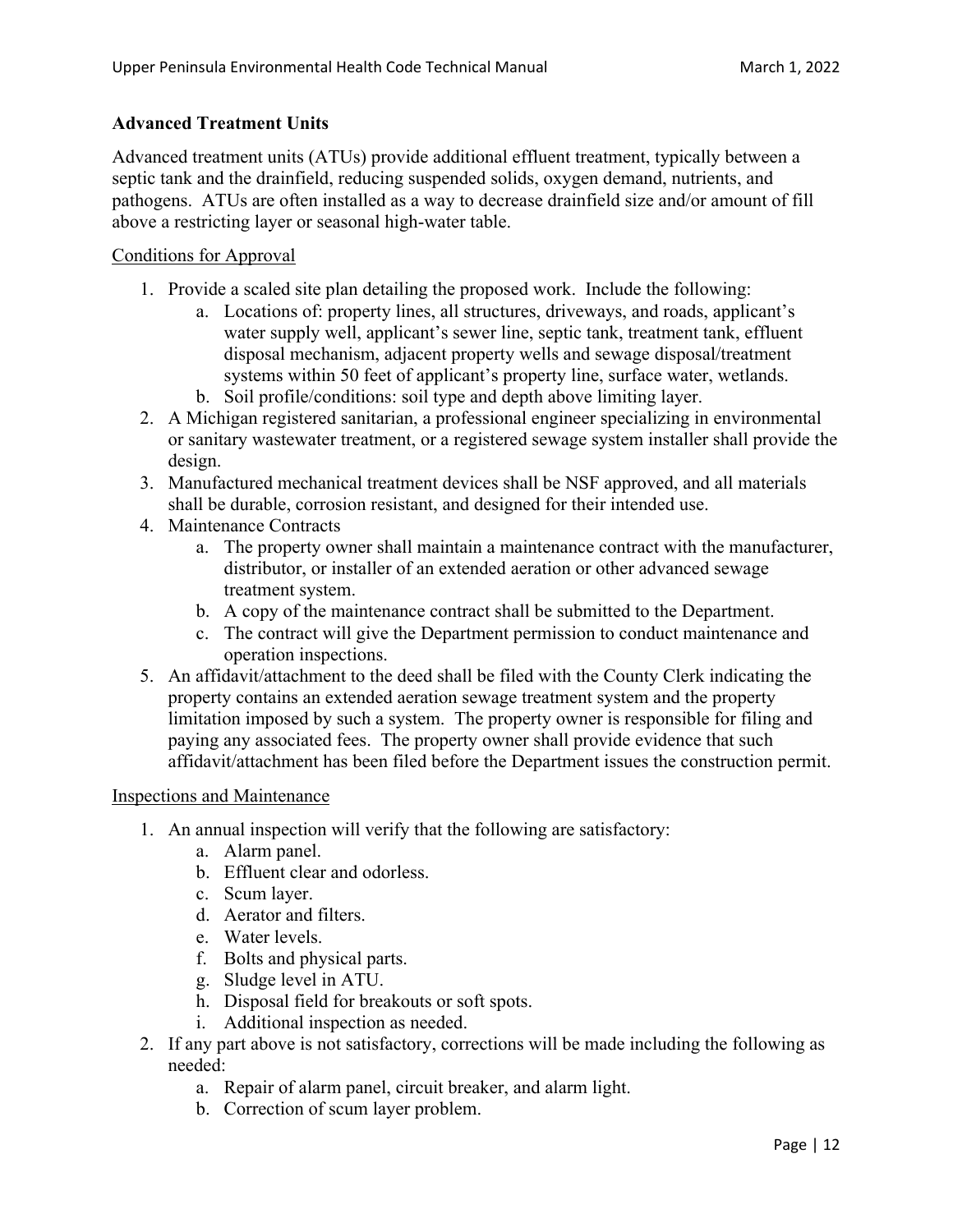- c. Cleaning and repairing/replacing aerator filters.
- d. Repair of liquid flow through outflow pipe.
- e. Routine physical maintenance on equipment and mechanical parts.
- f. Pumping ATU and/or septic tank.
- g. Repair/replacement of disposal field.
- h. Additional corrections as needed.
- 3. Periodic sampling of the effluent may include the following tests:
	- a. Five-day Biological Oxygen Demand (BOD5).
	- b. Total suspended solids (TSS).
	- c. Fecal coliform bacteria.
	- d. Additional testing as required.
- 4. Effluent quality that exceeds the following limits will require investigation as the reason and correction:
	- a.  $BOD 30$  mg/L
	- b.  $TSS 30$  mg/L
	- c. Monthly geometric mean of 100,000 fecal coliform-colony forming units (CFU) per 100 mL or 30-day geometric mean of less than 200-800 fecal coliform per 100 mL.

#### **Wastewater Treatment Pond (Lagoon)**

#### **Currently, New Permits for Lagoon Systems Are Not Being Issued**

A lagoon is a pond sealed with a natural or synthetic liner and into which sewage from a household or small business is discharged, after first being treated by a septic tank(s). Bacteria digest the solids in the presence of oxygen, and the liquid is evaporated into the atmosphere. A second cell may be utilized to provide very slow infiltration into the surrounding soils.

#### Conditions for Approval

- 1. Site Criteria
	- a. The minimum parcel size for the installation of a wastewater treatment pond shall be ten (10) acres. The edge of a lagoon berm shall be located a minimum of 100 feet from the nearest lot line.
	- b. In addition to parcel size, the site must be isolated to provide surface discharge, if necessary, and isolation from private and/or public development.
	- c. The site must be unsuitable for conventional on-site sewage disposal by containing clay soils with an estimated percolation rate of 60 minutes per inch or greater.
	- d. The bottom of the finished lagoon must not be constructed within six inches of the maximum seasonal high groundwater.
	- e. The site must be located in an area of maximum exposure to sun and wind.
	- f. Slope must not be greater than twelve (12) percent.
- 2. Restrictive Covenant
	- a. A restrictive covenant in the form of an affidavit stating the minimum agreed upon site size shall be signed by the applicant and recorded with the Register of Deeds in Chippewa County.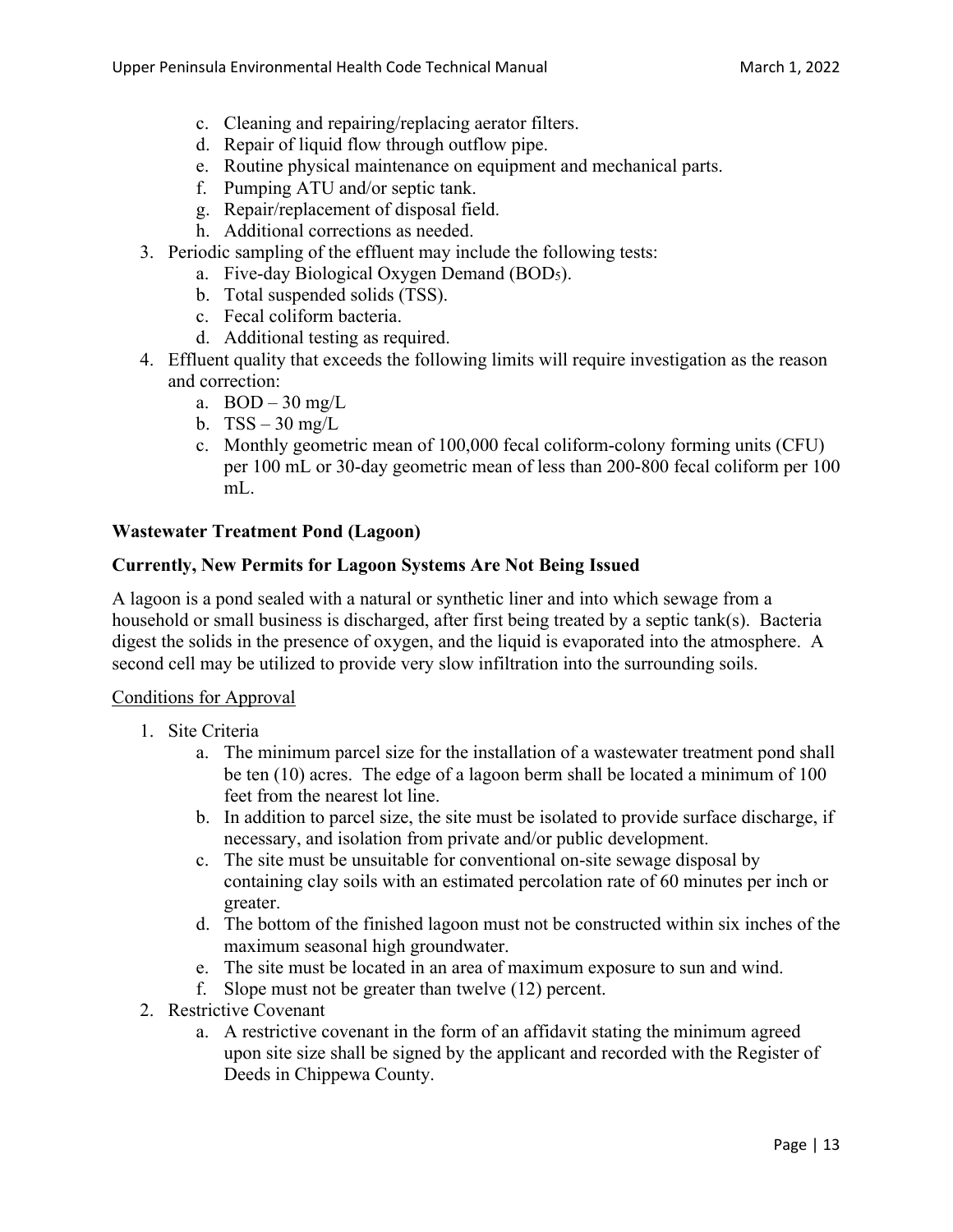- b. An agreement shall be executed between the applicant and the Department to allow access for inspection, performance of required maintenance, and conformance to discharge requirements.
- 3. Design Criteria
	- a. Lagoon size: The lagoon shall be sized to provide at least six (6) months effective storage capacity according to the following usage:
		- i. One, two, and three bedrooms:  $340$  gallons/day,  $60$  feet diameter = 2,826 square feet surface area, 74,374 gallons total volume, 51,573 gallons effective storage.
		- ii. Four bedrooms: 440 gallons/day, 70 feet diameter = 3,846 square feet surface area, 106,650-gallon total volume, 72,345 gallons effective storage.
		- iii. Commercial establishments use the following calculation to determine lagoon size:

A = 
$$
(\frac{gallons/day)(BOD, mg/l)(8.35x10^{-6})}{20 \text{ lbs/acre/day}} \times 43,560 \text{ ft}^2
$$

- b. Pond Shape
	- i. The shape of all ponds shall be that there are no narrow or elongated portions.
	- ii. Round, square, or rectangular ponds with a length not exceeding three (3) times the width.
	- iii. Dikes shall be rounded at corners to minimize accumulations of floating materials and allow for wind action.
- 4. Location
	- a. In an area not subject to surface water runoff, flooding, or natural drainage as evident by contour.
	- b. In an area convenient to a discharge area.
	- c. Isolation from:
		- i. Public water supplies:
			- Type  $I 800$  ft.
			- Type II 200 ft.
			- Type III 200 ft.
		- ii. Private water supplies 50 ft.
		- iii. Surface water at least 200 ft.
		- iv. Slopes greater than 6% minimum of 25 ft.
		- v. Property lines at least 100 ft.
		- vi. Dwelling that is served by the lagoon 200 ft.
		- vii. Dwellings (adjoining or adjacent) 400 ft.
- 5. Construction
	- a. Berms shall be constructed of impervious material such as clay or bentonite, and compacted. Vegetation and other unsuitable materials shall be removed from the area where the berm is placed. Berm shall be constructed clay-on-clay.
		- Top width four  $(4)$  feet minimum.

| $\bullet$ Slopes: | Maximum | Minimum |
|-------------------|---------|---------|
| Inner             | 3:1     | 4:1     |
| <b>Outer</b>      | 3:1     | N/A     |

- b. The berm shall be seeded or adequately protected from erosion.
- c. Free Board two feet  $(2')$  minimum with a recommended slope of 3:1.
- d. The lagoon depth below natural grade must be three to five feet.
- e. Influent line: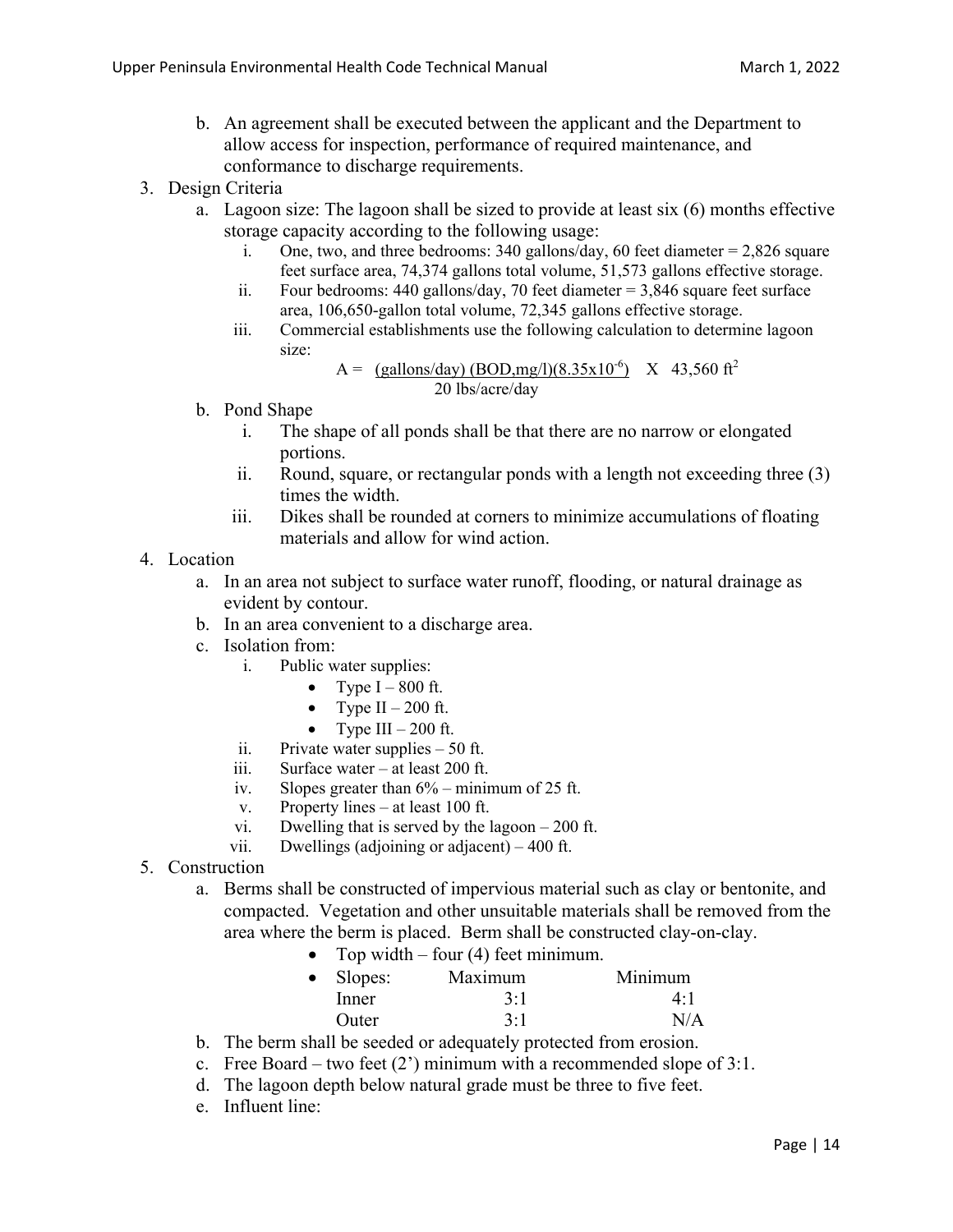- i. Must be four-inch (4") diameter schedule 40 PVC or 4-inch (4") SDR 35 for gravity flow.
- ii. Must be one-and-one-half inch  $(1 \frac{1}{2})$  to 2-inch  $(2)$  diameter schedule 40 or black plastic water line for pump systems.
- iii. Placed horizontally, not to exceed eight inches (8") above zero grade.
- iv. Terminating at the center of the pond.
- v. Must have bi-directional clean-outs every 100 feet.
- vi. Gravity flow from septic tank with the outlet of the tank at or above the berm elevation, or
- vii. If the sewage is pumped to the lagoon, a valve must be installed in the line which will permit repairs without draining the lagoon and which will prevent backflow of effluent from the lagoon to the pumping chamber.
- 6. Discharge Criteria
	- a. Discharge shall be at the direction of the Health Officer for volume control or weed control.
	- b. Discharge water shall be drawn from six inches (6") below the surface and not drawn down below the two foot (2') minimum operating depth.
	- c. Discharge shall be to ridge and furrow/irrigation to an area 100 feet wide by 200 feet deep or by other method approved by the Health Officer. Discharge area must be isolated in accordance with Section 4 above.
	- d. Discharge area may only be used for crops that are not for direct human consumption.
- 7. Fencing
	- a. The system must be fenced to exclude children, pets, and livestock.
	- b. Location of the fence shall be a minimum of four feet (4') outside the top of the berm's inner slope.
	- c. Warning sign required designating the nature of the facility and advising against trespassing.
- 8. Maintenance
	- a. The berm and pond are to be maintained in a manner to prevent insect breeding, odors, erosion, silting, and weed growth.
	- b. Volume control The bottom two feet  $(2')$  shall be filled within the first two months of operation and this volume shall be maintained at all times thereafter.
	- c. The fence is to be maintained in good repair.